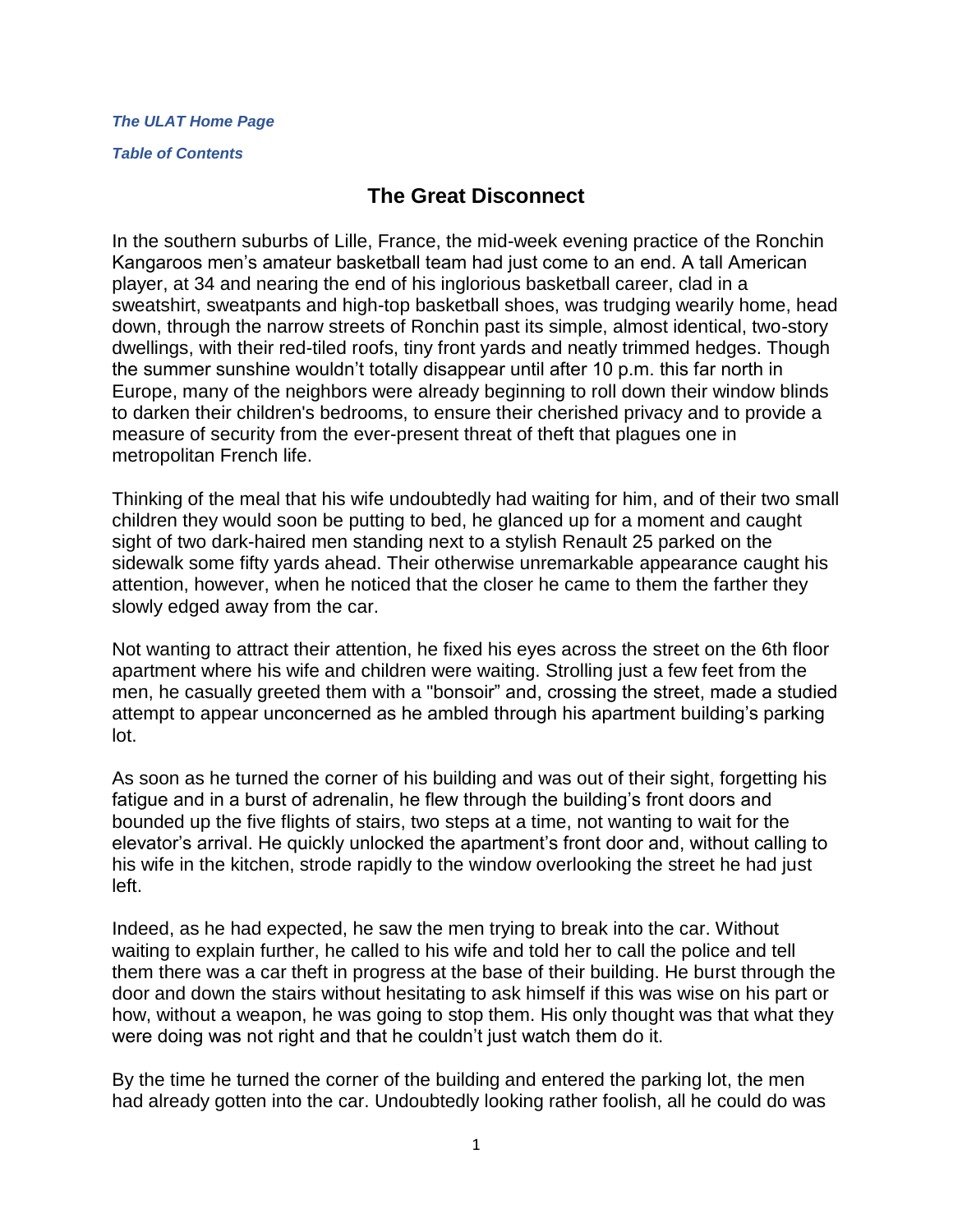raise his hand and point at the men as he walked rapidly in their direction. Upon seeing his recognition of their attempted theft, the man in the driver's seat worked all the more frantically to hot wire the car and to make good their getaway.

Still not knowing what he would do, the American crossed the street and approached the vehicle. Just as he reached out his hand to grasp the driver's side door handle, the car's engine roared into action and the Renault screeched down off the sidewalk and into the street. However, just as quickly, the car veered back up onto the sidewalk and smashed into the low wall in front of its owner's house, as the criminals had not had the time to free the anti-theft steering wheel lock.

There was utter silence and then, slowly the car doors opened. The two men climbed out and ominously began to walk back toward the stunned American. Suddenly, the front door of the home burst open and a young man carrying a club appeared in the doorway. The American, seeing he now had some support, yelled in rapid-fire and somewhat slurred French:

### *« Ils étaient en train de voler votre voiture ! »*

\*\*\*\*\*

*It was just the second week of his seventh grade French I class, but already the tall, self-conscious and painfully skinny 12 year old boy was petrified of doing anything to kindle the wrath or attract the disdain of Mr. Carson, Denby Junior High School's notoriously strict and humorless French instructor. As was his routine, clipboard in hand and moving steadily from seat to seat, Carson was bent over the desk of the girl sitting in front of the boy, checking to see whether she had completed last night's written verb conjugation assignment. Even from that distance, the boy could detect the stale odor of cigarette smoke that clung to the wizened teacher's grey suit – a chalk-dusted outfit that never varied from day to day. The boy trembled as he suddenly wondered if he had rightly recalled that it is the "-ir" verb conjugations that ended in "s", "s", "t" in the singular instead of the "-re" verbs. The verb conjugation charts that Carson had scrawled yesterday in yellow chalk across a green blackboard danced dizzyingly through the boy's fear-addled mind.*

Seeing the American had reinforcements, the two thieves pivoted and ran off in different directions. The first, tall and athletic-looking, sprinted toward an alley that wound between two rows of houses. The second, stubby and rotund, began waddling vigorously toward the parking lot that the American had just crossed. Aware that he himself was no speedster, but having the advantage of still being clothed in his basketball attire, the American began the hot pursuit of the second of the criminals.

\*\*\*\*\*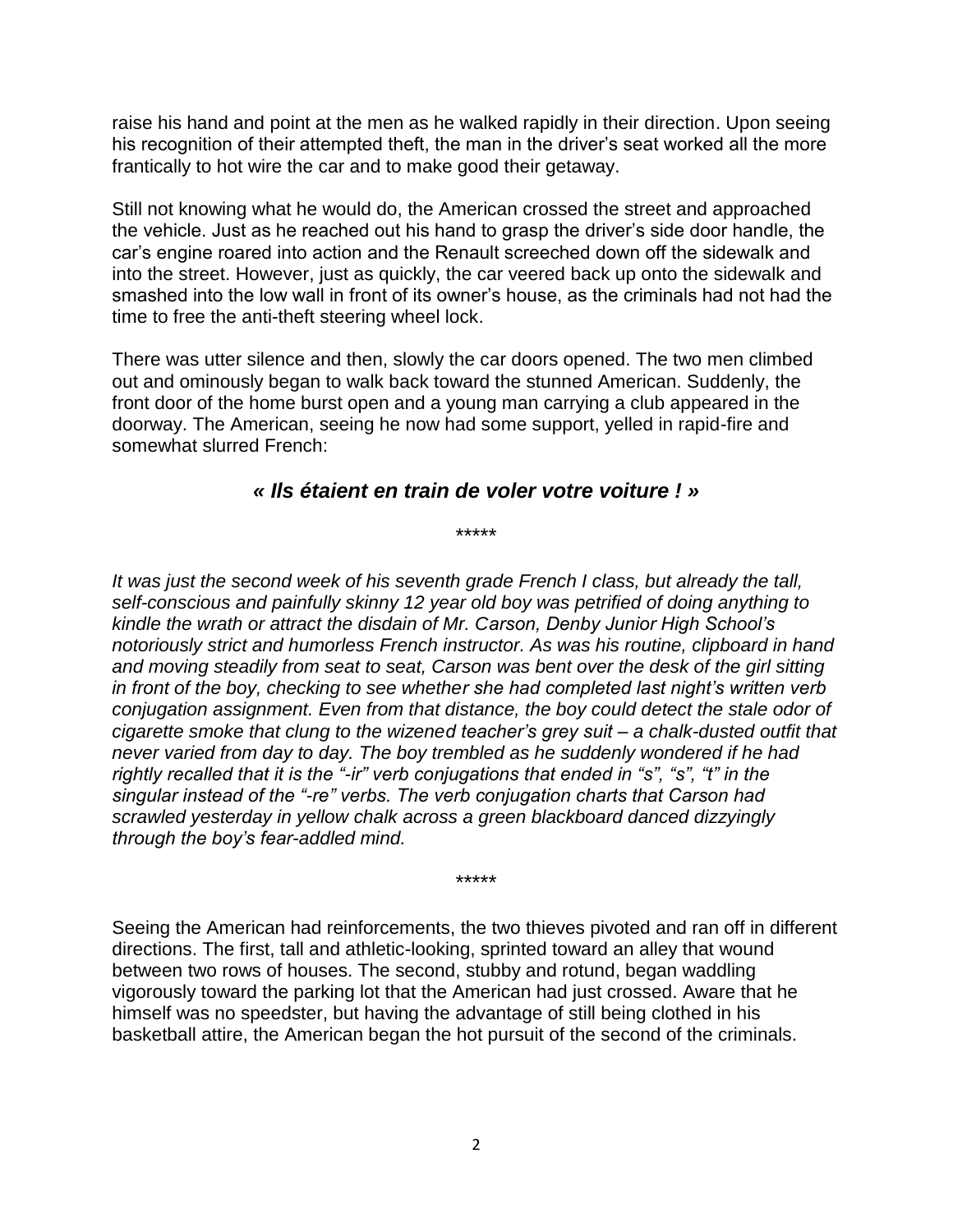No more than halfway across the parking lot, sensing that he would lose this footrace, the chubby would-be thief suddenly veered behind a parked car and yelled at his oncoming, foreign pursuer:

### *« Ne venez pas plus proche ! J'ai un pistolet ! »*

\*\*\*\*\*

*Miss Majors, the French II teacher, fresh out of college and as pretty and cheerful as Mr. Carson had been gruff and intimidating, was a welcome change from the boy's fearsome disciplinarian instructor of his first year at Denby. Still uncoordinated, as he approached the six-foot mark as a mere 13-year-old, the boy nonetheless had begun to display the confident swagger of a junior high school veteran who had already passed this way once before. He adopted a relaxed slouch while seated at his desk and stretched his oversized, black loafers under the chair in front of him, watching two of his nervous classmates perform yet another memorized dialogue before a smiling Miss Majors.*

*Though always a bit tense when asked to perform before his fellow students, the boy*  was comforted by the awareness that he was particularly well-suited to perform a *memorized skit with a partner. He had an acute ability to visualize inwardly the words on a page, studied for even just a few minutes before class. This ease at recalling the printed word gave him a special facility with the weekly vocabulary tests, listing new words in French in alphabetical order and followed immediately by their English translation.*

*He liked French class – not because he was enamored with French culture or had experienced the language's usefulness in authentic interaction with native French speakers, but because it was a certain "A" on his report card. Succeeding in French class was something he could do more easily than most of his comrades. It only required some last minute concentrated memorization, followed by a reproduction of charts and lists on a piece of paper or the recitation of lines of memorized text he could easily see in his mind.*

\*\*\*\*\*

Now the American had to make an important decision. Did the man really have a gun? As the thief turned and continued his flight through the parking lot, the American's thoughts turned to his wife and two small children, possibly looking down on him from their apartment six floors up. In a reflection that took no more than a second, he reasoned that the man *might* have a gun, that the car's owner still had the vehicle and that insurance would undoubtedly pay for its repair, that his own young family needed him and that it wasn't worth it to take a chance.

Yet, no sooner had the American come to this conclusion than a flash of anger passed over him, sparked by the thought that the criminal was likely just bluffing and that he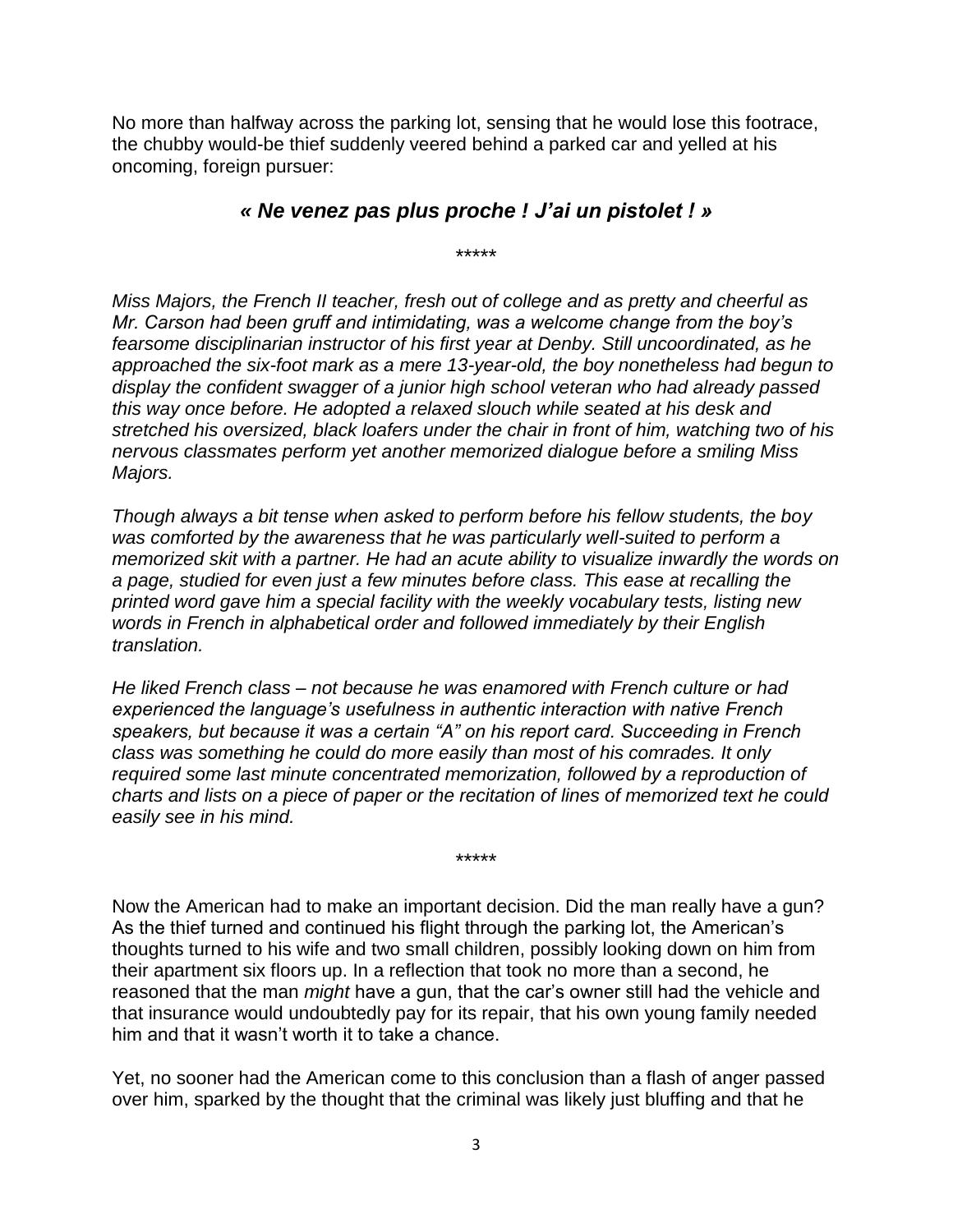was getting away without any consequences. The American recommenced the chase, but almost immediately tripped over his size 14D Converse All-Stars and fell flat on his face on the unforgiving asphalt, very possibly having been tripped by an angel who, in light of the man's self-destructive impetuosity, was saving him for more important future purposes.

The real hero in the story was his American wife who, with but one year of formal French training behind her, somehow came up with enough vocabulary and sufficiently coherent sentence structure to convey what was happening and where to the police, though they arrived two minutes too late to apprehend the thieves.

\*\*\*\*\*

*Mr. Kaprinoff, with his worn copy of "Le Roman de Renard" in hand, looked disconsolately over the sea of bowed heads. Not deeply interested in explaining why Maître Corbeau should be carrying a piece of cheese in his beak in the first place or how the fox would trick him into letting it drop, the instructor's ninth grade French III students did their utmost to avoid any eye contact that would encourage him to call on them for a response. After a despairing « Allez, mes élèves ! » failed to shame them into action, the frustrated Mr. Kaprinoff launched into a chiding tirade in English about how raising their hands and talking was the only way the students would ever learn to speak French.*

*The boy felt no compulsion to posit a response regarding crows, foxes, cheese or the dangers of succumbing to flattery. Long before his teacher had finished reading the poem, the boy's thoughts had strayed to more personally motivating subjects, such as Kathy Stovall's beautiful long, black hair or how many hours remained before the next dreaded installment of his freshman basketball team's "conditioning hell week".*

\*\*\*\*\*



*Sharing the Prodigal Son story at the opening of a new ministry center in Ronchin.*

The American's use of French was never again a matter of immediate life or death, but more commonplace contexts for him still carried high stakes. As an assistant pastor of a French evangelical protestant congregation, his duties rarely included preaching, but he had the chance to do so on several successive Sundays one summer when the head pastor had gone on vacation. During those weeks, the focus of his messages was societal drift with reference to issues of morality and family structure over the preceding forty years and how the new status quo contrasted with biblical teaching. Several months after he spoke on the blessedness of children, a young French couple with three children invited his wife and him over for dinner and told him that

his message had led them to decide to have another child (who is now a young woman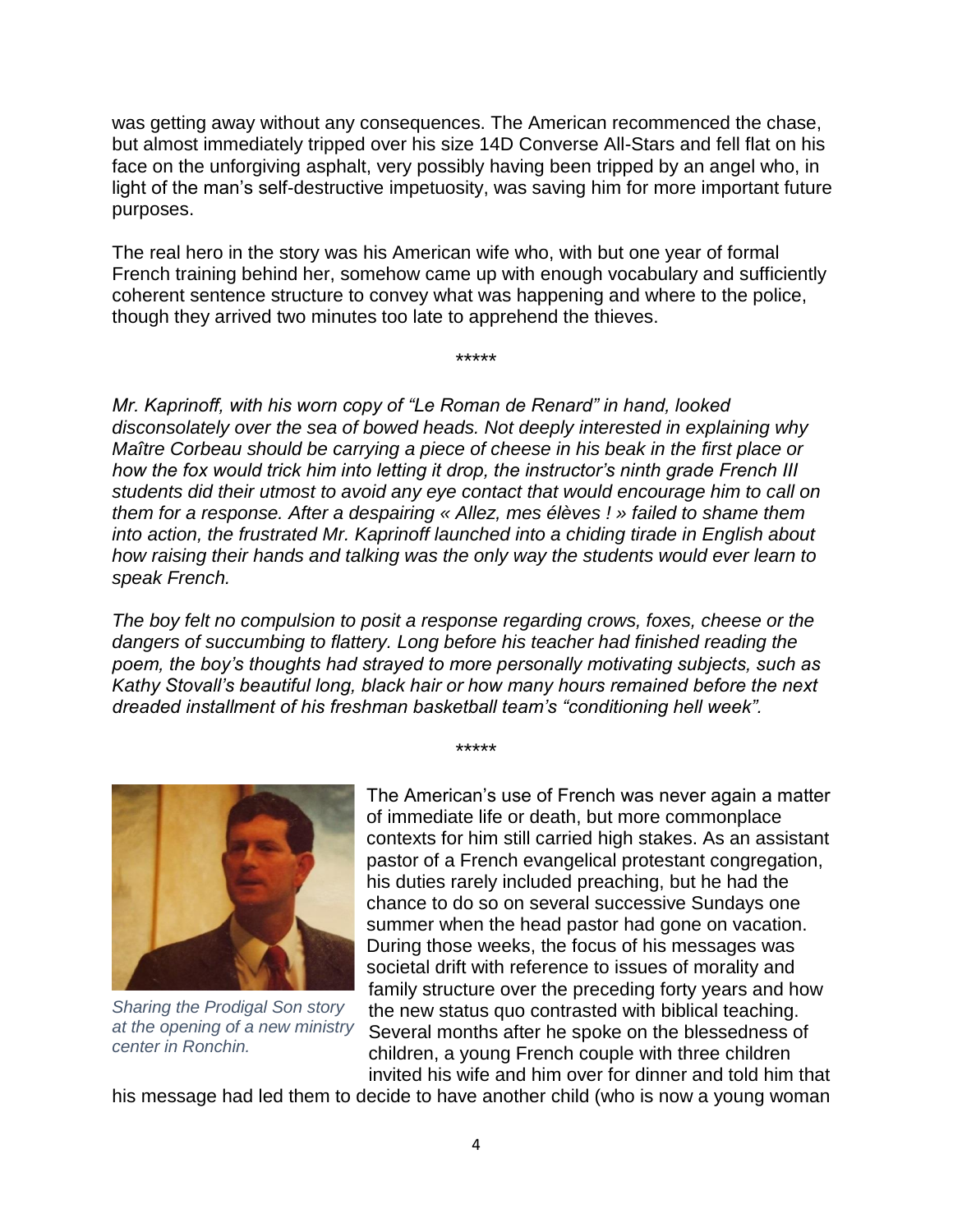with her own family). Another of his sermons, on the topic of the sanctity of marriage, led a young African couple, in France to study medicine, to cease merely living together and to commit themselves for life through marriage.

One year, the first warm spring day brought French adolescents outdoors, to fantasize about their role in the next World Cup, with any appropriately spaced tree trunks serving as makeshift goal posts. For his part, the American, homesick for his own national sport, found himself playing catch in a vacant lot with a fellow ex-patriot from Minnesota. A small group of curious French teenagers approached them and asked if the two men would teach them how to play baseball.



*Introductory ceremony prior to a game between a Parisian and a Dutch team on Ronchin's international field*

From that humble beginning sprouted, grew and

flourished a baseball club of over 100 French young people and adults, competing against similar clubs nationwide and even internationally. The American's vocabulary in French expanded to include all of the arcane terms specific to his beloved sport and he found joy in the myriad relationships with French young people and their families that sprang from that simple beginning.

All French clubs, sporting or otherwise, have the legal status of *"associations"* and are required by law to conduct an annual *"assemblée générale"*. One year, as director of the club, the American was called upon to address a roomful of over a hundred players and their parents, one of whom was the mayor of the town.

Cognizant of the tendency for French men to be somewhat passive in the home and less than deeply engaged in the daily activities of their children, the American chose to tell them of the story of a very significant event from his youth. His father had grown up without a male role model to teach or encourage him, among other things, to play baseball. Consequently, the American explained that, when as a 12 year old boy playing Little League baseball, he had learned that his team's season would conclude that next Saturday with a father-son baseball game, it was a foregone conclusion that his overweight and non-athletic father would not be present. Much to his astonishment, at the cost of much personal embarrassment and discomfort, his father, red-faced and struggling to make any kind of contact with the softly thrown baseball, not only came but attempted to play.

As ridiculous as his father must have felt, the American told the Frenchmen, who were listening to the story with rapt attention, *« Pour moi, mon père n'a jamais été moins ridicule que ce jour-là quand, ne voulant pas que je sois le seul garçon n'ayant pas son père présent au match, il m'a démontré toute l'ampleur de son amour pour moi. »* ("For me, my father was never less ridiculous than on that day when, not wanting me to be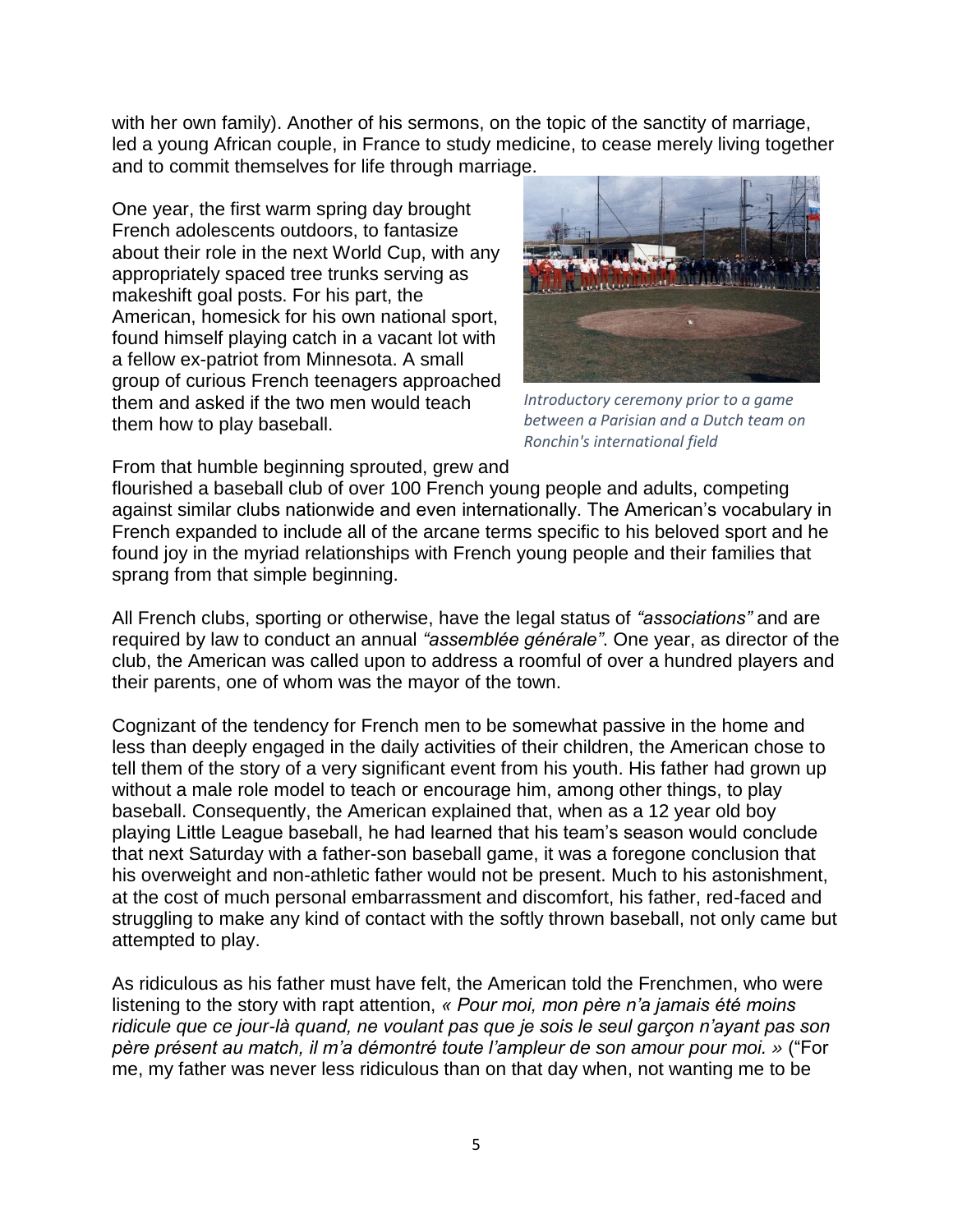the only boy not having his father present at the game, he showed me the whole extent of his love for me.")

The next Saturday at his team's practice, having had a week to ruminate on the message conveyed in that story, though knowing nothing of how to catch or throw a baseball, six French fathers showed up wanting to help the American direct the practice.

On one memorable occasion, after he had been elected president of the French Baseball Federation's *"commission fédérale sportive"*, giving him the responsibility to organize and supervise competition among the federation's 11,000 youth and adult baseball players, the American was called upon to intervene in a highly sensitive situation. The previous week, he had been obliged to suspend two young Frenchspeaking North African men in their early 20's who had carried knives onto the playing field in the midst of a near *mêlée* between two first division teams in the city of Nice. The next week, as the same teams were to meet again, the Federation flew the American down to this beautiful Mediterranean city to talk with the two players and to seek to ensure that the game would take place in a peaceful manner. Thankfully, the assignment went off without a hitch.

On another occasion, when the American invited his teenage players to play a series of games against high school teams in his native Michigan, where they would be lodged by American families, his mastery of French was put to the ultimate test. His first baseman was the son of his region's prefect – a governmental authority selected by the president of France to rule over the north of the country. As the American was planning to host the prefect's son in his own home during the three week stay in the States, *Monsieur le Préfêt* invited the American to his family's elegant quarters in the imposing Prefecture located in the heart of downtown Lille. The prefect wanted to get a sense as to whether this American was a safe and worthy individual to serve as his son's host while in America.



*La Préfecture du Nord (Photo by Philippe Lagneaux)*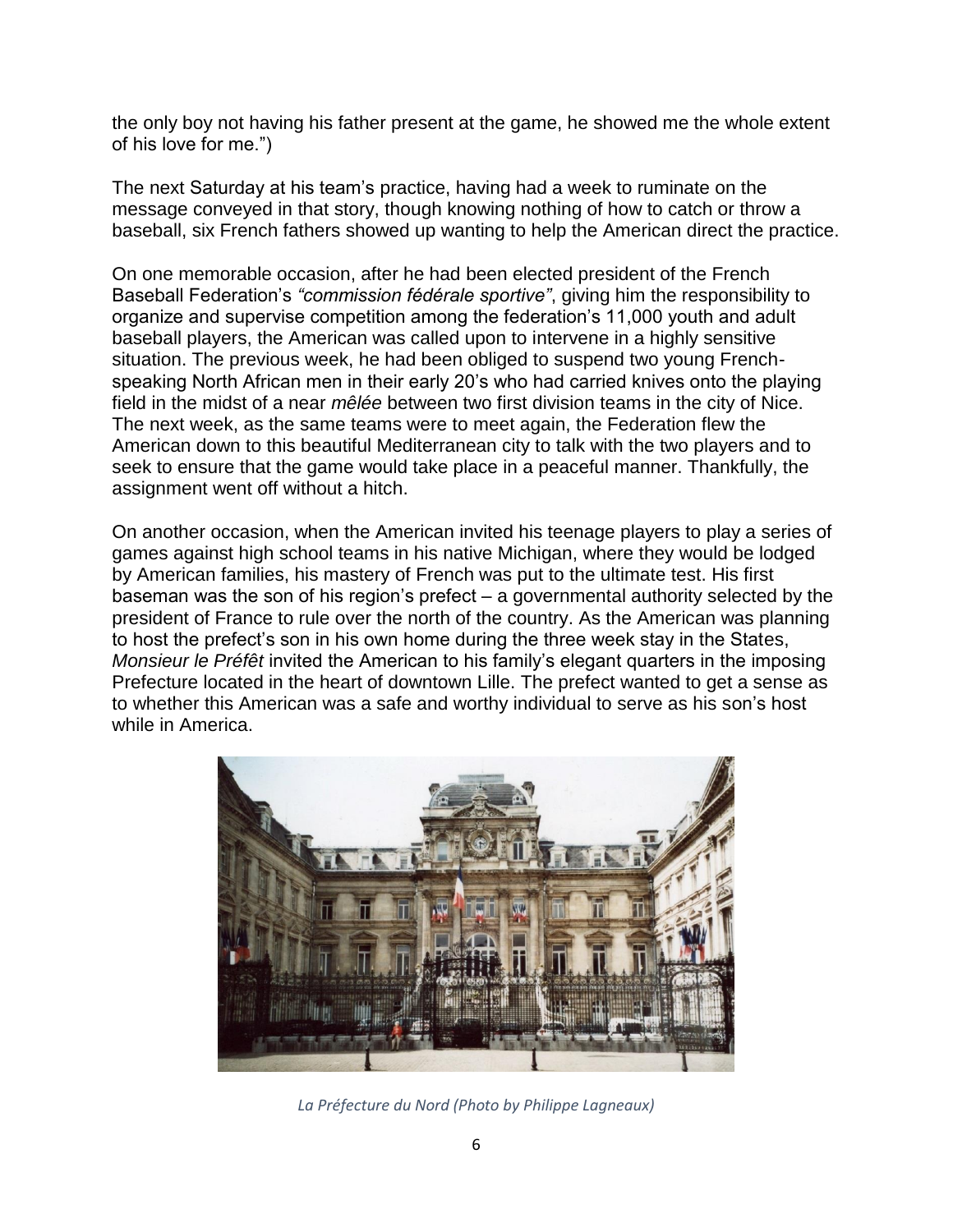Several weeks earlier, the American and his family were among the crowds lining the streets to watch the arrival of Princess Diana of Great Britain as she came to meet with the prefect to discuss the plans for the upcoming construction of the Channel tunnel between France and England. They watched as Lady Di, clinging to the prefect's arm, gracefully mounted the long flight of marble steps to the entrance to the Prefecture.

Now it was the American's turn to climb those same steps, after being properly interrogated by the guards posted at their base. He entered the building, climbed two more flights of stairs past marble busts of past prefects, and was greeted by his player's father at the door of their lavish apartment.

Over the next thirty minutes, the American comported himself in the most respectful manner possible and, remembering the lessons drilled into him by his grade school language instructors, sought desperately to employ the most grammatically correct and accurately pronounced French of which he was capable. Apparently, he passed the test as the prefect's approval was granted and his son enjoyed a stay in the American's home in Michigan.

\*\*\*\*\*

*He was now 23 years old and midway through his second year as a French teacher at a sprawling suburban high school north of Chicago, six years removed from his high school AP French class. A year and a half of experience as an educational professional had done little to relieve his feelings of angst before the beginning of each of his daily slate of classes. Each class felt to him like a new test of his ability to motivate lethargic students and to maintain a proper classroom atmosphere. A nagging inner sense of helplessness told him that he was daily failing the test.*

*His university language teaching methods classes had provided him with a number of gimmicky games and a notebook full of varied exercises to keep students busy and "on track", but they had not even attempted to answer one fundamental question: "How do people learn a language?" Therefore, the young pedagogue now found himself struggling to recall and emulate the techniques employed by tough Mr. Carson, cute Miss Majors and the flustered Mr. Kaprinoff. He had no other models to turn to since, even when he took up the study of Spanish while in college, the Spanish-speaking graduate students who had directed his beginning level courses had not been trained as instructors. They had never felt compelled to ask themselves that same question as to how a language is actually learned. They had merely imitated the same tired approach on which they themselves had learned English – a heavy emphasis on written work from the first day of the first year of study and instruction that reposed heavily on translation and analytical grammar presentations in their native language.*

*As his students shuffled slowly into the classroom, the young teacher sat anxiously behind his desk in the front of the room, rearranging papers that needed no rearrangement and giving his clothes a cursory brushing with his hands to rid them of chalk dust. Notebooks and textbooks thudded noisily onto the students' desks as they*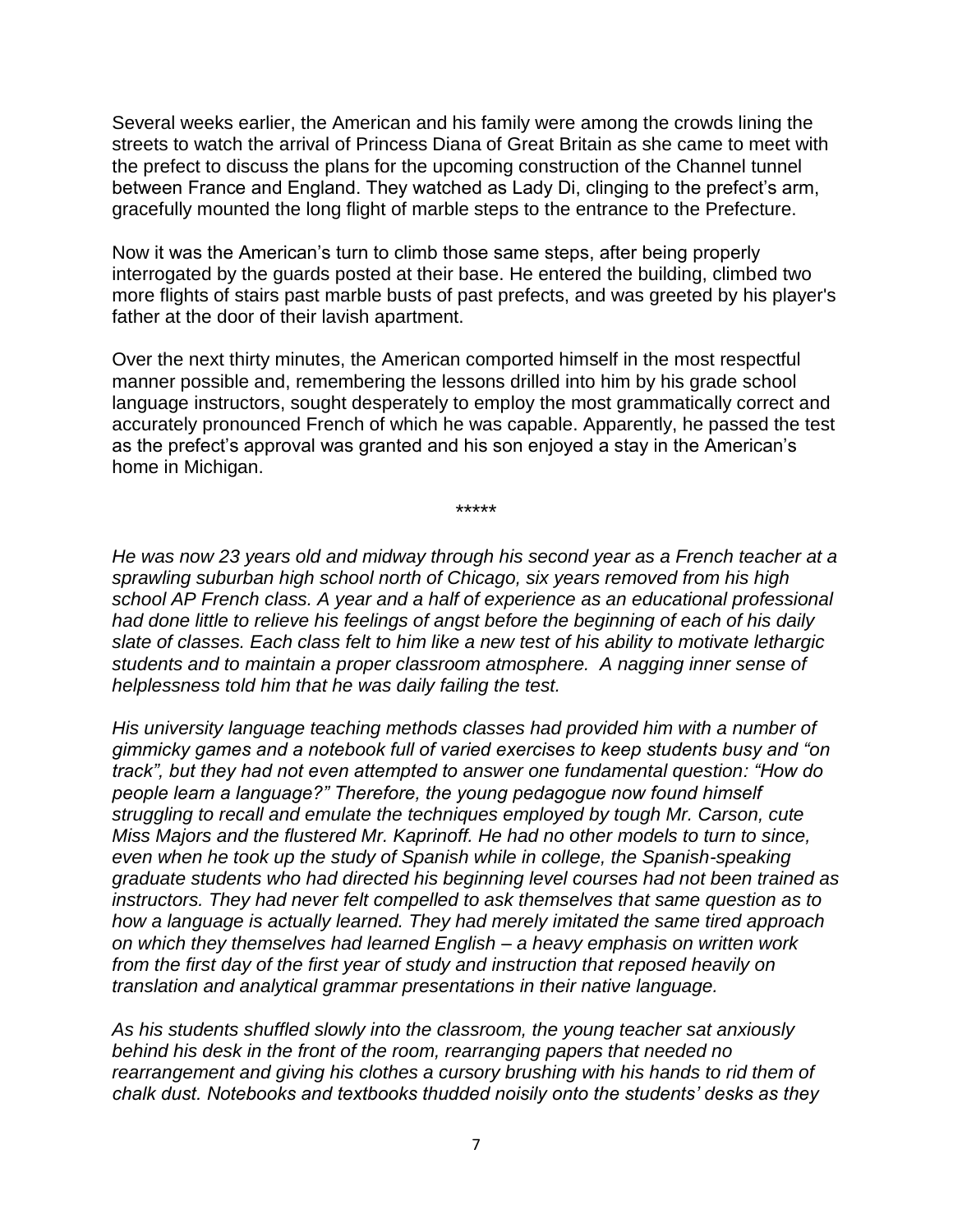*fell heavily into their chairs and settled into a somber silence that spoke loudly of low expectations regarding what was to come.*

*Two high school heroes, members of their school's successful varsity basketball team, entered the room with a little more panache than their classmates, but with the same attitude of disapproval regarding what was to follow. Taking advantage of the cover provided by the bell that sounded for the class to begin, one of them turned to his teammate and confided to him, in a whispered voice just loud enough for the teacher to hear, "I hate French class. It's so boring and when will we ever need this stuff anyway?"*

*Turning his back to the blackboard and pretending to have heard nothing, the young teacher rapidly drew a verb conjugation chart and its all-too-familiar headings: singular, plural, 1st person, 2nd person, 3rd person. He drew in a deep breath, as though about to embark on his sixth marathon of the day, and tried to muster up enough enthusiasm in his voice to elicit at least a timid murmur of a response from his most compliant and compassionate students. He was beaten before he had even begun.*

\*\*\*\*\*

In many world language classrooms, there exists a profound disconnect between the real world potential for life-changing experiences enabled by second language learning and the reality of our students' lack of passion for language study. This depressing disconnect was sufficient to twice cause me, the American in the preceding vignettes, to give up on foreign language teaching by the age of 26.

Whereas my knowledge of French had enabled me to navigate effectively a life and death situation in France, to convey life-changing messages to a few, to be ushered into the presence of the influential and even to cope effectively with the mundane routines of daily life in a foreign country for 13 unforgettable years, somehow those success stories didn't translate into positive experiences and enthusiasm in my classroom. What could explain this perplexing disconnect?

Mr. Carson had believed that, if students could memorize enough charts and rules, and thereby write the new language accordingly, inevitably they would be able to speak it fluently and accurately. Miss Majors felt that, if students could read and understand the sense of the second language, particularly with the aid of a translation to their native language, they could surely learn to recombine memorized phrases to express orally their own creative thoughts. Mr. Kaprinoff relied on the foundation laid by his two predecessors to expose students to literature he found of cultural interest, confident that they would share his enthusiasm and gladly wax eloquent on the topics he proposed. It didn't take long for the struggling young teacher to perceive that their reasoning had been fallacious and their methods ineffective.

\*\*\*\*\*